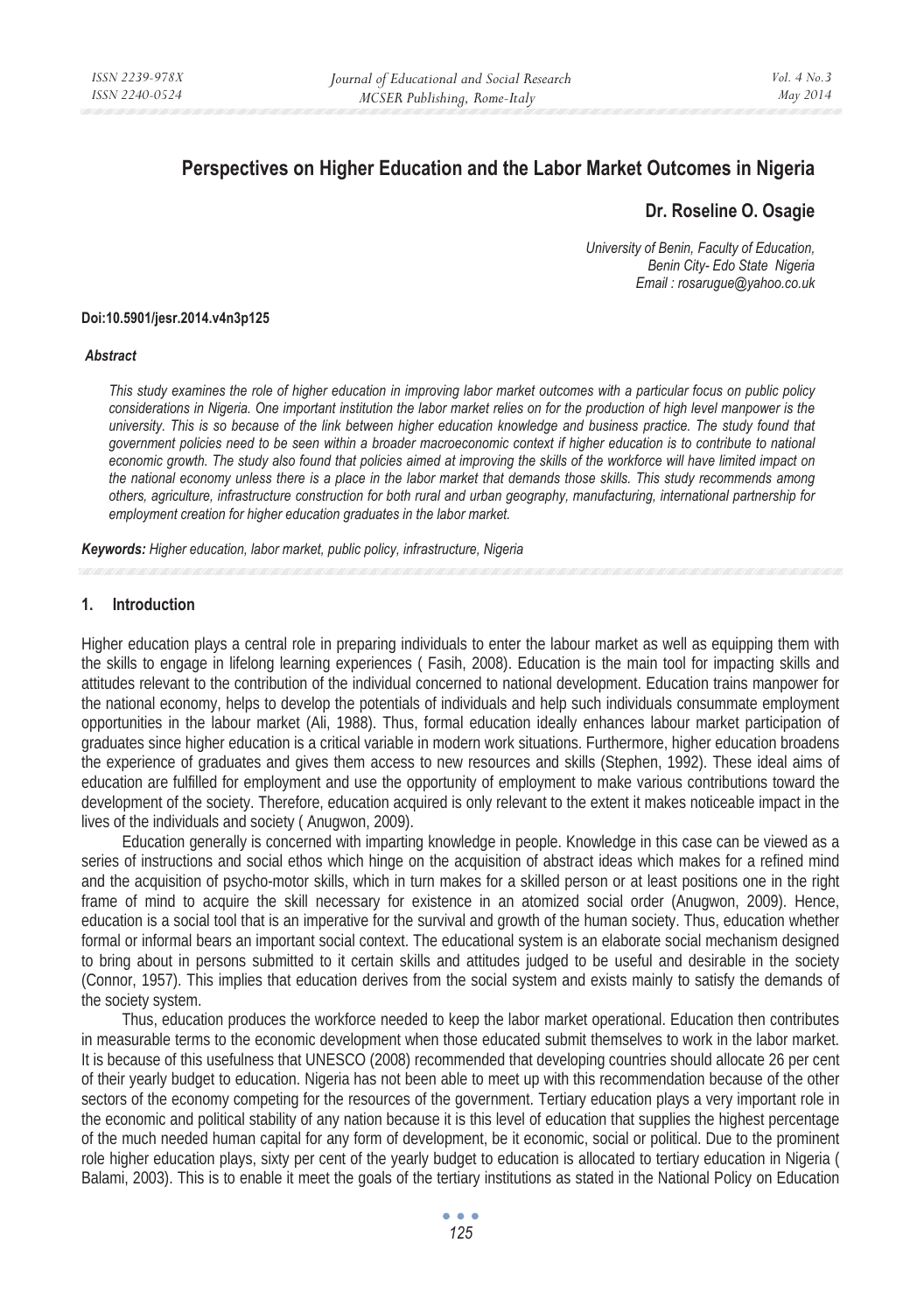| ISSN 2239-978X | Journal of Educational and Social Research | Vol. $4$ No. $3$ |
|----------------|--------------------------------------------|------------------|
| ISSN 2240-0524 | MCSER Publishing, Rome-Italy               | May 2014         |

(2004), tertiary education is expected to among others to contribute to national development through high level relevant manpower training. Thus, education is knowledge gained and knowledge used to affect the immediate environment Education is not about having knowledge but knowing what to do with the knowledge acquired ( Ize-Omoregie, 2013).

The general objective of this paper is to investigate the role of higher education, in particular, university education in improving labor market outcomes in Nigeria and how public policy affects the linkage between higher education and the labor market.

### **2. Objectives of the Study**

The main objective of the study is to ascertain the role of higher education in improving the labor market outcomes and how public policy affects the market, in particular, the generation of graduate employment in Nigeria.

## **3. Significance of the Study**

The generation of employment opportunities is an imperative to rapid and sustainable economic development in the labor market in Nigeria. Higher education and relevant skills are necessary conditions for good labor market outcomes for individuals. The understanding of the impact of public policies to employment generation is crucial for a country such as Nigeria. This study considers these issues in the light of Nigerian experience and policy regimes that have existed. This study unlike others recognizes that public policies have implications for economic growth as well as employment generation in the labor market.

## **4. Methodology**

 he study adopted the descriptive research design of ex-post-facto type. The study presents findings from available literature on the subject and offer new ways of looking at graduate employment in Nigeria, especially with regards to public policy.

#### **5. The Labor Market in Nigeria**

A labor market can be understood as the mechanism through which human labor is brought and sold as a commodity and the means by which labor; the number and type of available jobs is matched with labor supply; the number and type of available workers (Grimshaw et al., 2008). Hence, the labor market constitutes the systematic relationship that exists between workers and work organizations. In order to achieve its strategic objectives, a fundamental concern for an organization is to ensure that it has the right people with the right skills, knowledge and attributes in the appropriate positions. There are two approaches a firm may adopt to acquiring the required labor.. First, a firm may train existing employee (internal) and retaining their services over the long term. Second, the firm may recruit the required labor from outside (external) the firm as and when needed. Most of the firms in Nigeria adopt both methods to recruit the required labor. The external labor market represents the external supply such as the new university graduates or available stock of labor. This type of labor a firm requires and the potential pool of workers available is determined by the industry sector in which the organization operates, its central activities, its location, size and scope and its competitive strategies. A firm's external labor market can be local, regional, national or international and many large organizations will operate in all of these depending on the type of labor sought and its relative scarcity.( Kalleberg, 2003). Labor market can be analyzed according to the distribution of skills, knowledge, educational achievement and occupational group. The labor can also be viewed as being segmented according to worker characteristics such as age, gender, ethnicity, disability, cultural background or attitude ( Grimshaw et al., 2008).

Nigeria has the potential for rapid economic growth and development given her rich human and material resources. Yet the economic performance of the country has been described as erratic, dismal, truncated and largely unimpressive ( Ajayi, 2002, Iyoha and Oriakhi, 2002; Kayode, 2004; Ekpo, 2008). The poor growth performance of the economy is reflected in the increase in poverty, massive graduate unemployment, skyrocking inflation, worsening balance of payments, dis equilibrium, monumental external debt, widening income disparity and growing fiscal imbalance which taken together constitute Nigeria's crisis of underdevelopment (Bassey and Atan, 2012)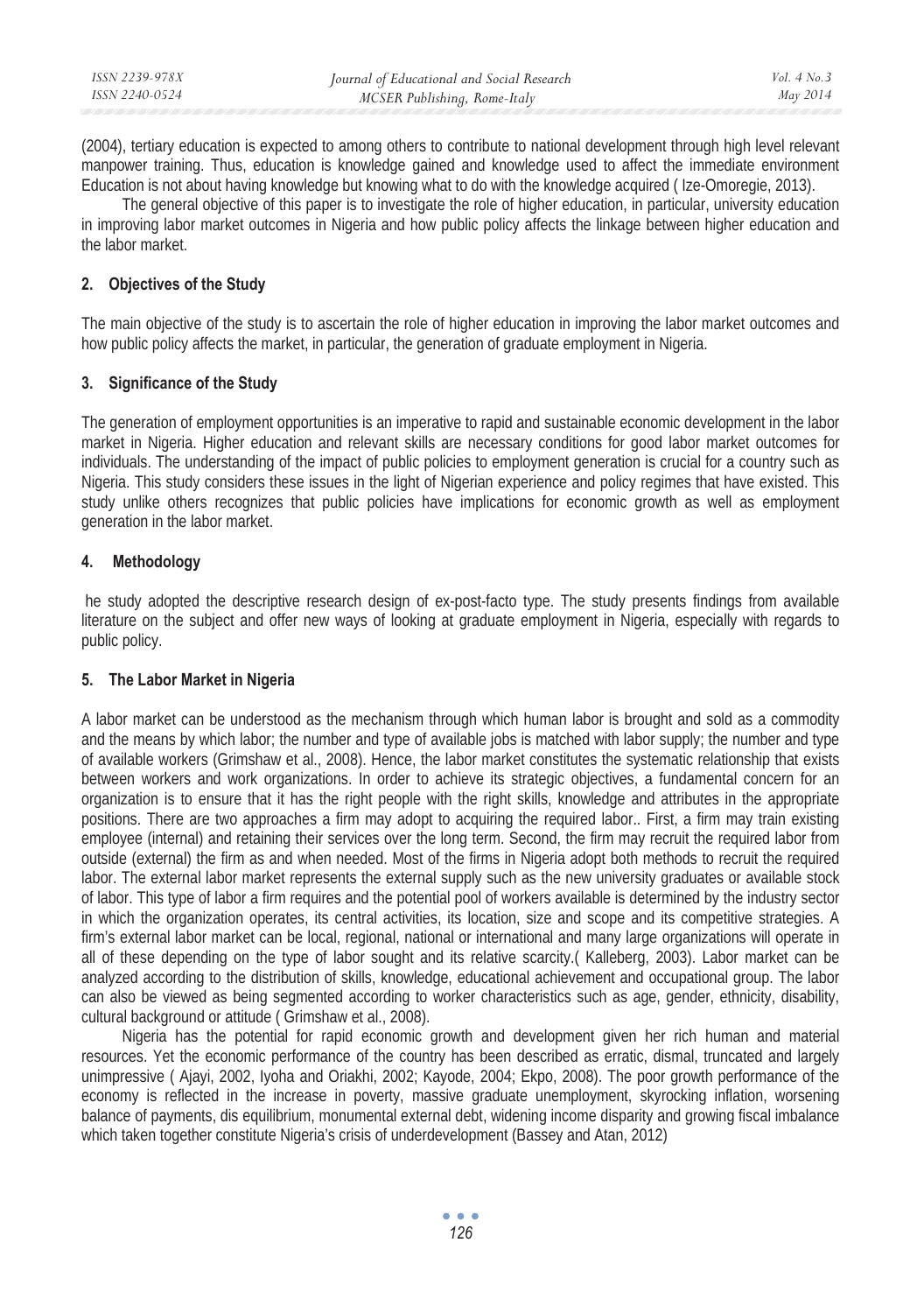### **6. The Labor Market and Graduates in Nigeria**

Employment is the basic labor market outcome of education for individuals. There are three fundamental ways in which education affects this outcome (Fasih, 2008). First, those with fewer skills, less knowledge and fewer degrees are less attractive to potential employers and less prepared to start their own business. Second, individuals who followed a vocational or technical education track will enter different occupations from those who followed a general education track. A third way in educational attainment affects employment is by ensuring greater earnings within an occupation ( although much depends on the quality of education as well).

The link between higher education and the labor is evidenced by organizations such as the Oil and the Medical industries which require highly trained graduates such as engineers, scientists and doctors for their organizations to function properly. The word graduate is used broadly in this study to refer to individuals with post matriculation qualification or tertiary diploma or certificates ( Pauw et al, 2008). In all modern economies, universities are places where specialized human resources are developed. Therefore, they play a crucial role in generating human capacities for leadership, management and technical expertise. In today's world where knowledge based economies that have emerged following globalization and information technology revolution, universities are expected to play a pivotal role by generating, harnessing and transmitting knowledge for sustainable development and improved standard of living. Table 1 presents a bleak picture of employment prospect for university graduates in Nigeria since they belong to the professional and executive cadre. In 1990, although 10,182 applied for jobs, only 3,695 vacancies were declared, out of which 986 (9.6%) were recruited. The situation was worse in 2000 (eleven years later) when 104,960 registered unemployed applied for 115 vacancies, of which only 110 were recruited. It is noteworthy to mention that whereas the number of registered unemployment was soaring high overtime, the number of declared vacancies was reducing steadily indicating the crippling nature of the Nigerian economy.( Bassey and Atan, 2012). It should be noted that there were many unemployed graduates who did not bother to register.

**Table 1:** Registered unemployed and vacancies declared (professional and executives) 1990-2004

| Year | Registered | Vacancies<br>declared | Placement | % of Placement<br>to vacancies | % of Placement to<br>registration--------- |
|------|------------|-----------------------|-----------|--------------------------------|--------------------------------------------|
| 1990 | 10.182     | 3.695                 | 986       | 26.6                           | 96                                         |
| 1993 | 108,153    | 12,605                | 79        | 0.001                          | <b>Negligible</b>                          |
| 1995 | 32,442     | 3.708                 | 49        | 1.3                            | do                                         |
| 1998 | 99.376     | 38                    | 2         | 5.3                            | do                                         |
| 2000 | 104.960    | 115                   | 110       | 95.7                           | do                                         |
| 2001 | 84.359     | 127                   | 93        | 73.2                           | do                                         |
| 2002 | 94.663     | 121                   | 102       | 84.3                           | do                                         |
| 2003 | 61.961     | 917                   | 657       | 71.6                           | 1.1                                        |
| 2004 | 87.731     | 617                   | 510       | 82.7                           | 0.005                                      |

Table 1 is instructive for the following reasons. It illustrates the fact that there are no jobs for graduates of higher education. Then, where are the jobs or why there are no jobs for the teeming graduates leaving the university armed with considerable knowledge? Graduate unemployment in has aroused considerable concerns because it represents a colossal waste of Nigeria's manpower resources. It generates welfare loss in terms of lower output, thereby leading to lower income and well-being ( Obadan and Odusola, 2003). Gbosi (2006) defined unemployment as a situation in which people who are willing to work at the prevailing wage rate are unable to find jobs. A broader definition is provided by the International Labor Organization (ILO) cited by Akintoye (2008) as, the unemployed is a member of the economically active population who are without work but available for and seeking for work including people who have lost their jobs and those who have voluntarily left work. Graduate unemployment imposes socio-economic costs: it is a waste of manpower resources, the investment in education and training that is not used.

### **7. Determinants of Graduate Unemployment**

Graduate unemployment is an undesirable circumstance that beneficiaries of higher education involuntarily find themselves and it should be redressed. Many studies have been carried out on the unemployment situation in Nigeria, such as ( Dabalen et al.; 2002), youth unemployment (Uwen and Ndem, 2012), higher education and the demand for manpower (Ugwonah and Omegie, 1998) and labor market distortions (Godwin and Johnson, 2012. This study singles out the graduate unemployment in the labor market in Nigeria for critical analysis and emphasizes the socio-economic implications. Studies such as Folayan (1979), Fajana (2000) and Diejomaoh (1979) show that graduate unemployment in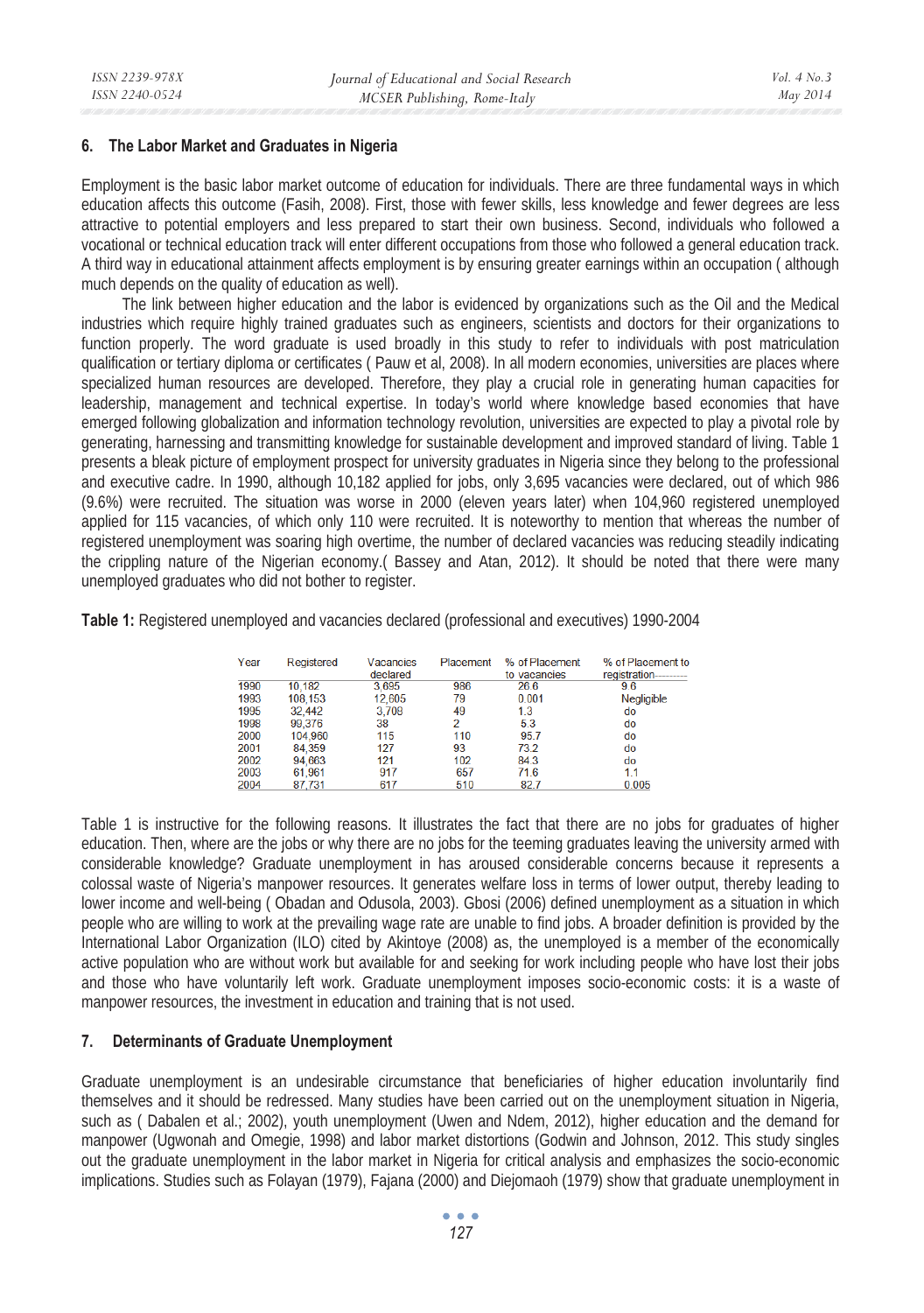| ISSN 2239-978X | Journal of Educational and Social Research | Vol. $4$ No. $3$ |
|----------------|--------------------------------------------|------------------|
| ISSN 2240-0524 | MCSER Publishing, Rome-Italy               | May 2014         |
|                |                                            |                  |

Nigeria was not a serious problem before and after the civil war (1967-1970). However, the situation has changed greatly from the late 1970's till date,, especially with the establishment of many private and more federal universities to satisfy the nation's education aspirations. The enrollment and turn-out of graduates have exploded annually without corresponding changes in the structure of the Nigerian economy. The economy should be massively diversified towards labor intensive industries to realize more employment. Industrialization and manufacturing have insignificant contribution to the national economy. Successive governments in Nigeria failed to diversify the economy away from its over dependence on the oil sector, which provided 95 per cent of foreign exchange earnings and about 80 per cent of budgetary revenues (Oreopolous et al, 2012). Thus, the policy environment for economic growth has not been favorable for many years. Many university graduates are produced than the economy can absorb and has resulted in graduate unemployment. Because so many people in whom the public resources have been invested are idle or unproductively utilized, the social costs to the nation are enormous ( bassey and Atan, 2012). Full employment will result in high productivity, increase national competitiveness in terms of penetration of world markets, since it indicates optimal capacity utilization of human and material resources ( Ashimuneze, 2011). Such a situation will reduce unemployment, increase income and improve the standard of living and socio-economic development.

A labor market such as that in Nigeria, generation of productive employment opportunities is the key to rapid and sustainable economic development. Low levels of employment generation do not only result from but also contribute to low aggregate demand and can therefore intensify tendencies towards stagnation and recession (Sodipe, 2011). The understanding and critical analysis of the impact of public policies to employment generation cannot be more important for Nigeria.

#### **8. Labor Market Demands for University Graduates**

The demand for labor is derived from production and distribution activities in the goods and services sectors. As a result, its size and shape are sensitive to what happens in the national economy ( Dabalen et al, 2000). The factors of production which are derived from manufacturing, which create jobs are absent in Nigeria. Hence the demand for labor in the Nigerian economy has been poor and volatile at best. Underinvestment in cocoa, oil palm, rubber, cotton, cassava, cashew, pineapple, rice, groundnuts and other cash crops has worsen the unemployment situation in Nigeria. Agriculture and rural development strategy can curb rural-urban migration (Martins, 2009). Graduate unemployment in Nigeria is the bane of public policy. It has hobbled economic growth and poverty reduction efforts. Public policy has a direct impact on agriculture, health and unemployment. For example, consider the government policy on infrastructure. Investment in infrastructure stimulates economic activities which generate employment opportunities. Improvement in infrastructure such as roads, railways, electricity, communications, water, housing, health and education infrastructure implies a reduction in unemployment.

An analysis of the causes of unemployment in Nigeria include among others, policy inconsistency and poor governance (NISER, 2010). Nigeria is presently underutilizing its manpower capacities relative to its potential for significant development. Graduates are produced at a geometric progression while the labor market is stagnant or at best grows at arithmetic ratio. The major growth drivers of the labor market particularly, agriculture and manufacturing continue to be weak and the required costs of the expected infrastructure needs of the labor market remain a major challenge to public policy. The root causes of graduate unemployment in Nigeria are structural and policy determined. The most prominent structural factor is the failure to improve the generation of electrical power. The second factor concerns policy failure and distortions in job creation. Nigerians are among the people most deprived of grid based electricity in the world. Nigeria has a per capital consumption that is far lower than many other African countries. A South African is provided 97 per cent more electricity than a Nigerian, while a Brazilian enjoys 93 per cent more. With a population of about 170 million, Nigeria's generation capacity is around 3,600 megawatts of electricity. South Africa generates 40,000 MW for 50 million citizens. Brazil is able to generate 100,000 MW of grid based electric power for a population of 201 million people (President Task Force on Power).

Epileptic electrical power supply with the attendant effects on industrial production has hindered the expansion of the labor market. Electricity outages have forced many factories to fold up due to high production costs. Some firms such as like Michelin and Dunlop, firms that produce tires, moved their factories from Nigeria to Ghana in 2007, thereby creating unemployment for its Nigerian workers. The high cost of production that results from inadequate infrastructure has led to the collapse of the manufacturing industry in Nigeria. The implications for Nigeria is the high graduate unemployment and increase in criminal activities. Another causality of the erratic electricity power supply is the cement industry. Nigeria has abundant raw material for the production of cement that could employ many labor. Yet, N250 billion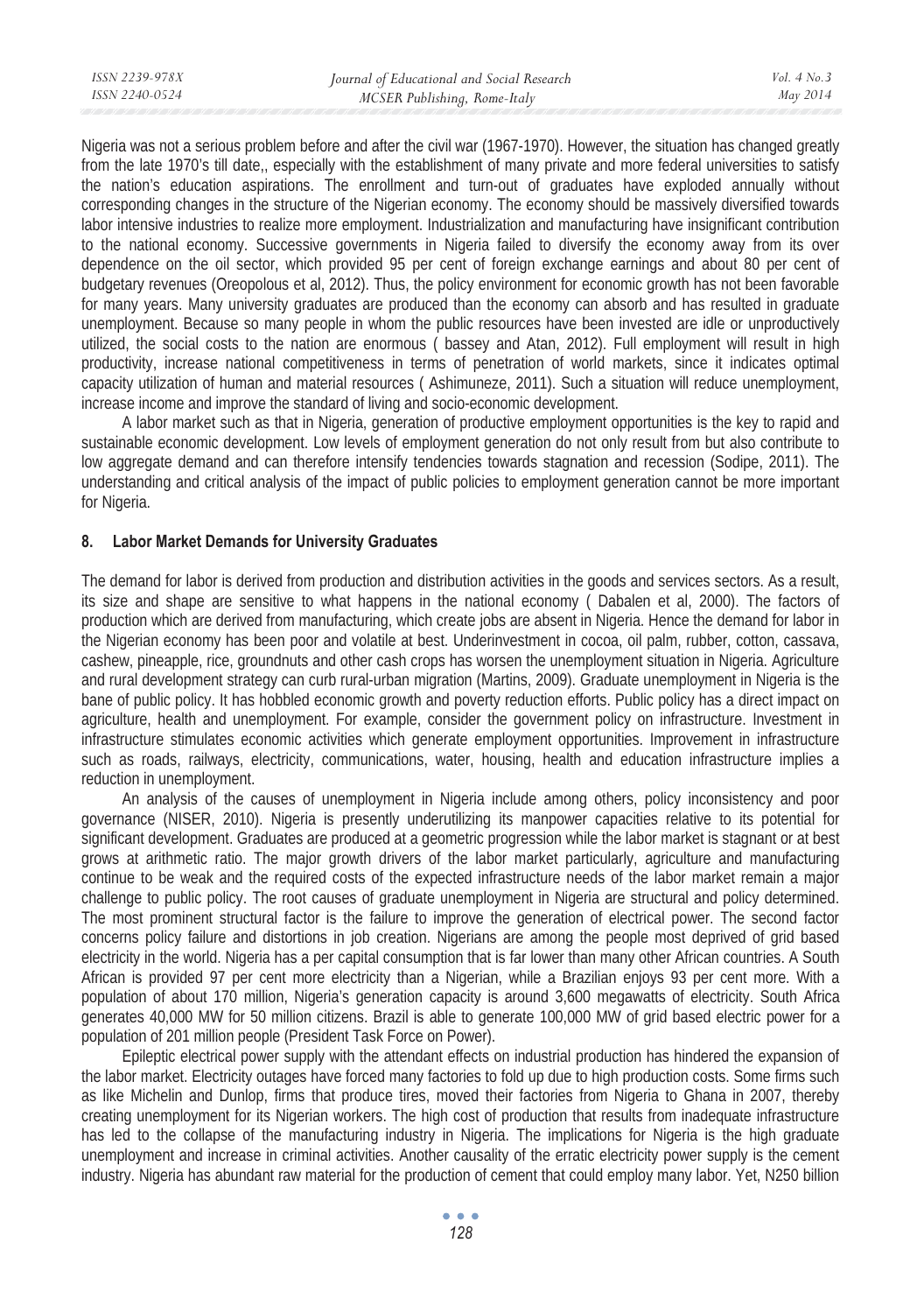is spent annually on cement importation because Nigeria can produce only two million metric tons of cement for a population of 170 million people.( Ndujihe and Kunle, 2013). Nigeria will never realize its potential for economic prosperity unless the electricity question is addressed, like other infrastructure issues.

### **9. Conclusion**

Higher education is an important catalyst for improving the livelihood of individuals. However, the right public policies need to be in place to create effective demand for graduates in the labor market. If for instance, the education system has given individuals the opportunity to achieve good quality higher education, it is important that the labor market is positioned to benefit from the knowledge of the graduates. In addition to higher education, good labor market opportunities for graduate require an economy to be operating well with economic stability. The findings of this study have major policy implications. Since employment generation for graduates is desirable for the growth and development of the labor market, there is need for public policy framework which is aimed for employment generation in all sectors of the economy. Thus, a coherent approach to graduate employment policy is advocated as a matter of urgency. There is considerable need for attention to infrastructure and agriculture for job creation. Otherwise, the Nigerian dream of a good education and a good job, thereafter, where there is some security will continue to be mirage.

#### **10. Recommendations**

The study recommends regional integration as the nexus for job creation for the higher education graduates in that region. For example, the South- South region is one of the most productive ecosystems in Nigeria. The region consists of Bayelsa, Rivers, Akwa Ibom, Cross River, Edo and Delta States. They are also collectively known as the Niger Delta. These are the oil producing States that support the Nigerian economy. This region through its rich petroleum oil and natural gas deposits, account for over 98 per cent of Nigeria's foreign exchange and this position has remained so since the early 1970s ( Omofonmwan and Odia, 2009). Therefore, this region has the financial resources to develop itself industrially. What is required is the cooperation of the leaders to work together with specific policy objectives of creating jobs for the teeming graduates of this region. These States can forge ahead with industrial development in this region, instead of waiting for the federal government

Richly blessed with a variety of natural resources, it treasures an abundant array of mineral, water and forest resources of immense economic potentials. There are abundant solid mineral resources that are still largely untapped. Exploitable solid minerals found in the region include sand, clay, salt, limestone, coal, silver nitrate and others. Among the lot, sand, clay and salt seem to gain prominence but are still largely underutilized. Sand is used for land reclamation, brick making and is the raw material in the glass industry. It has great economic potentials which if well-developed could support industrial activities and create employment opportunities for the higher education graduates in this region. At present, only one known glass factory exist in the region. It is located at Ughelli, Delta State, more could be built. Large deposits of fine, kaolinite clay are found throughout the region. This mineral with its potential in ceramic and pottery industries is still largely untapped. A ceramic industry was established in Akwa Ibom State because of the large commercial deposit of this mineral there; more could be built in other locations.

This region is blessed with abundant soil resource with extensive available farmland which supports subsistence agriculture and has enormous potential for agro based industrial development. In every part of this region, the available farmland supports the production of a variety of food and cash crops including cassava, yams, cocoyam, rice, maize, plantain, palm oil, raffia palm, coconut, cocoa, mango rubber and others. These major food and cash crops are in high abundance and they could be processed into products for local export markets or they could serve as raw materials for a variety of agro based industries. For example, cassava is widely grown in the region, mostly for garri, starch and tapioca. It is a raw for industrial starch, which could serve the needs of textile, drug and paper industries. Thus, extensive cassava farming, processing and industrial applications for local need and export thus represents a viable investment potential which needs to be utilized. Oil palm trees are abundant in this region and this cash crop provides a potential for large scale investment in palm oil processing and allied industries for both local and export needs, Oil and kernel derived from oil palm are high demand raw materials for various industrial applications, including foods, cosmetics, detergents, industrial oils and others. Rubber is a common tree crop in most part of this region. It grows as a forest resource and also is grown in plantations. There is a great demand for latex from rubber for production of plastics and glue for the wood and paper industries. Rubber latex is also useful in tire manufacturing. The development of rubber cultivation and production would provide raw materials for local rubber processing factories and for the export market. There are still other